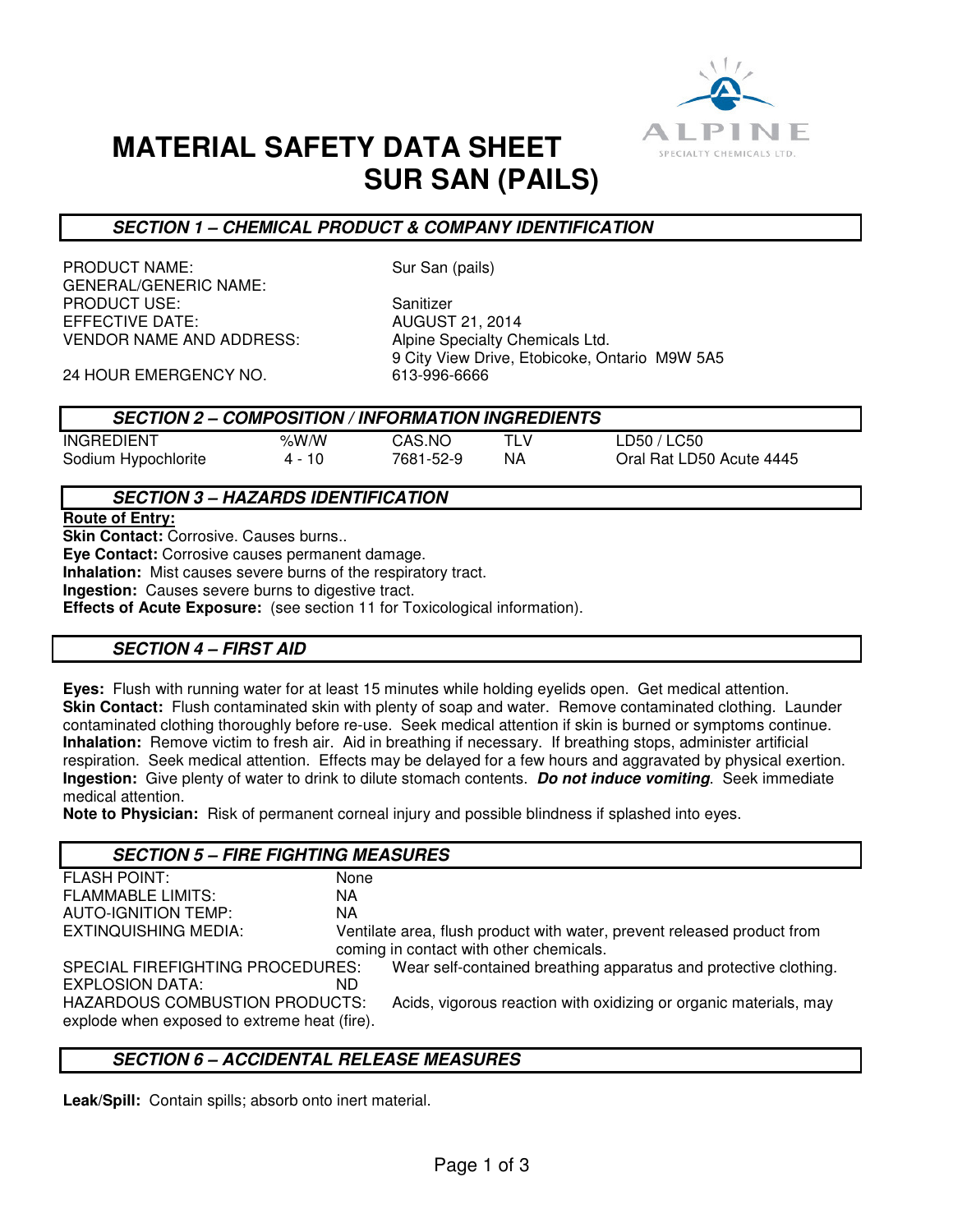# **MATERIAL SAFETY DATA SHEET SUR SAN (PAILS)**

# **SECTION 7 – HANDLING AND STORAGE**

**Handling Procedures**: Avoid all skin contact. Ventilate adequately, otherwise wear an appropriate breathing apparatus. Avoid contact with eyes, skin or clothing. Keep container closed when not in use. **Storage Procedures**: Keep from freezing. Keep containers closed when not in use.

# **SECTION 8 – EXPOSURE CONTROLS**

**PROTECTIVE EQUIPMENT TO BE USED:**  RESPIRATORY PROTECTION: Respirator when handling spills. VENTILATION: General ventilation adequate. PROTECTIVE GLOVES: Rubber EYE PROTECTION: Safety goggles<br>
OTHER PROTECTIVE MEASURES: Rubber boots OTHER PROTECTIVE MEASURES:

## **SECTION 9 – PHYSICAL PROPERTIES**

| PHYSICAL STATE:          | Liquid                                     |
|--------------------------|--------------------------------------------|
| APPEARANCE AND ODOUR:    | Clear slightly yellow, mild chlorine odour |
| <b>ODOUR THRESHOLD:</b>  | NA                                         |
| <b>SPECIFIC GRAVITY:</b> | 1.095 (Water = 1)                          |
| <b>VAPOUR PRESSURE:</b>  | NA                                         |
| <b>VAPOUR DENSITY:</b>   | Similar                                    |
| PH:                      | $12.8 - 13.1$                              |
| EVAPORATION RATE:        | NA                                         |
| INITIAL BOILING POINT:   | 100°C approximately                        |
| <b>WATER SOLUBILITY:</b> | Soluble                                    |
| <b>FREEZING POINT:</b>   | <-5°C                                      |

#### **SECTION 10 – STABILITY AND REACTIVITY**

STABILITY: Stable INCOMPATIBILITY: Acids.

HAZARDOUS DECOMPOSITION PRODUCTS: Chlorine (by reaction with acids, ammonia, urea, nickel, copper and iron).

HAZARDOUS POLYMERIZATION: Will not occur.<br>CONDITIONS TO AVOID: Avoid heat. fire. organic matter and nitr Avoid heat, fire, organic matter and nitrogen containing compounds.

## **SECTION 11 – TOXICOLIGICAL INFORMATION**

THRESHOLD LIMIT VALUE: ND EFFECTS OF ACCUTE EXPOSURE: SKIN CONTACT: Corrosive. Causes severe irritation. EYE CONTACT: Corrosive. Causes severe burns.<br>INHALATION: Corrosive. Breathing mist or spra Corrosive. Breathing mist or spray causes severe irritation and burns of respiratory tract. INGESTION: Corrosive. Causes burns to digestive tract. EFFECT OF CHRONIC EXPOSURE: IRRITANCY OF PRODUCT: Moderate CARCINOGENICITY: ND SENSITIZATION TO MATERIAL: ND<br>REPRODUCTION TOXICITY: ND REPRODUCTION TOXICITY: TERATOGENTICITY: ND MUTAGENICITY: ND

## **SECTION 12 – ECOLOLGICAL CONSIDERATION**

## **SECTION 13 – DISPOSAL CONSIDERATIONS**